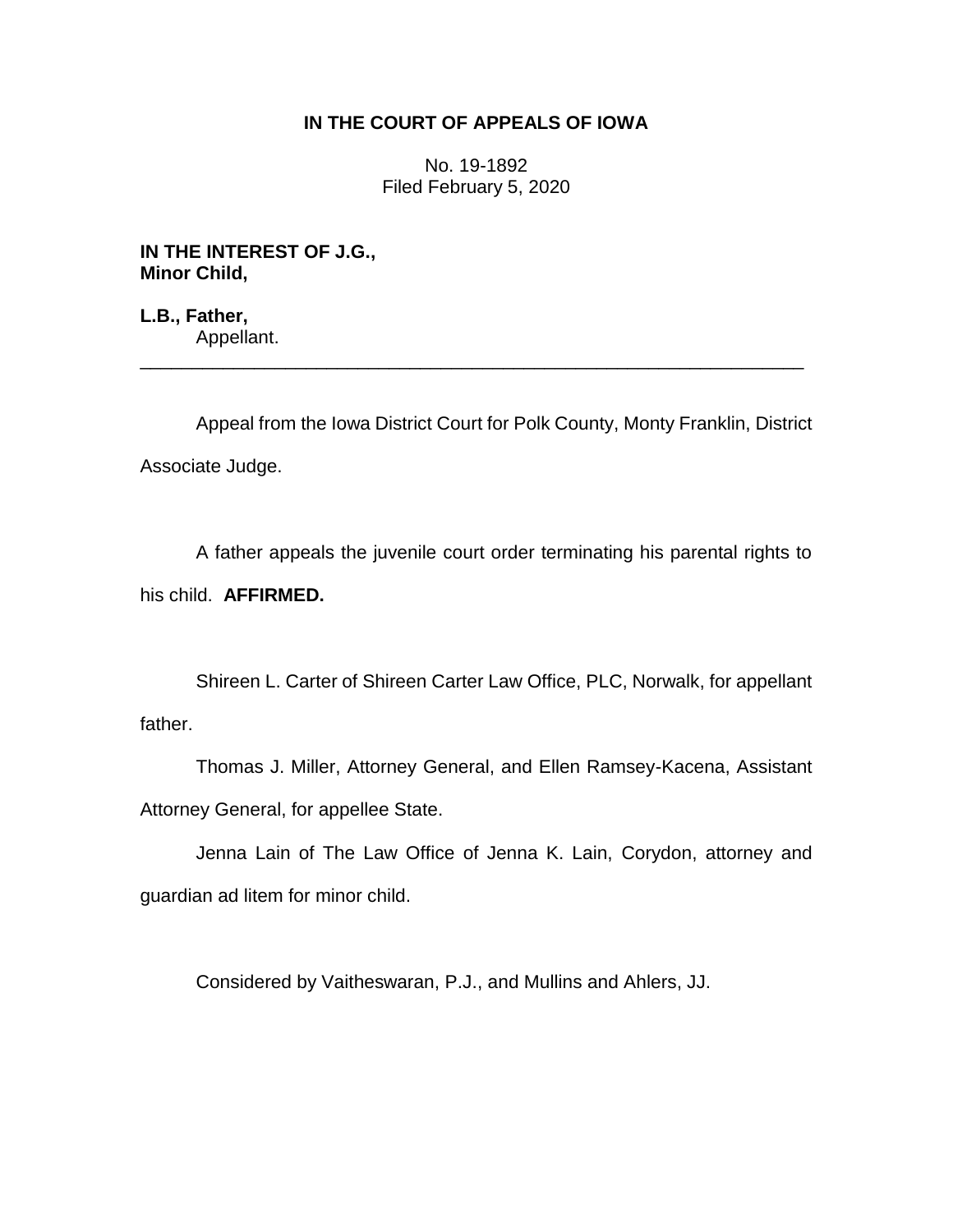## **VAITHESWARAN, Presiding Judge.**

The district court terminated a father's parental rights to his child pursuant to several statutory grounds. On appeal, the father "concedes that the statutory grounds are met pursuant to Iowa Code section 232.116(1)(h) but maintains that termination of his parental rights is not in the child's best interest." *See* Iowa Code § 232.116(2) (2019). He also argues the department failed to make reasonable efforts to reunify him with the child. *See In re C.B.*, 611 N.W.2d 489, 493 (Iowa 2000).

The department of human services became involved with the family after receiving reports of sexual abuse, physical abuse, and neglect of several children in the mother's home. The mother listed a man outside the home as the putative father of the child involved in this proceeding. The department scheduled paternity testing, which confirmed him as the biological father.

Prior to the child's birth in 2015, the father spent six and one-half years in prison for sexually abusing two teens. He was required to register as a sex offender. When he was established as the father of this child, the department caseworker asked him to provide documentation that he completed mental-health services "to address his perpetrating behaviors." The father did not comply with the request. He also failed to complete a mental-health evaluation requested by the department.

The father had no interaction with the child for the first two years of her life. He only had two visits with her before the permanency hearing, and he left ten minutes into the second visit. Although he completed nine visits after the permanency hearing, the goal by this time had shifted from reunification to

2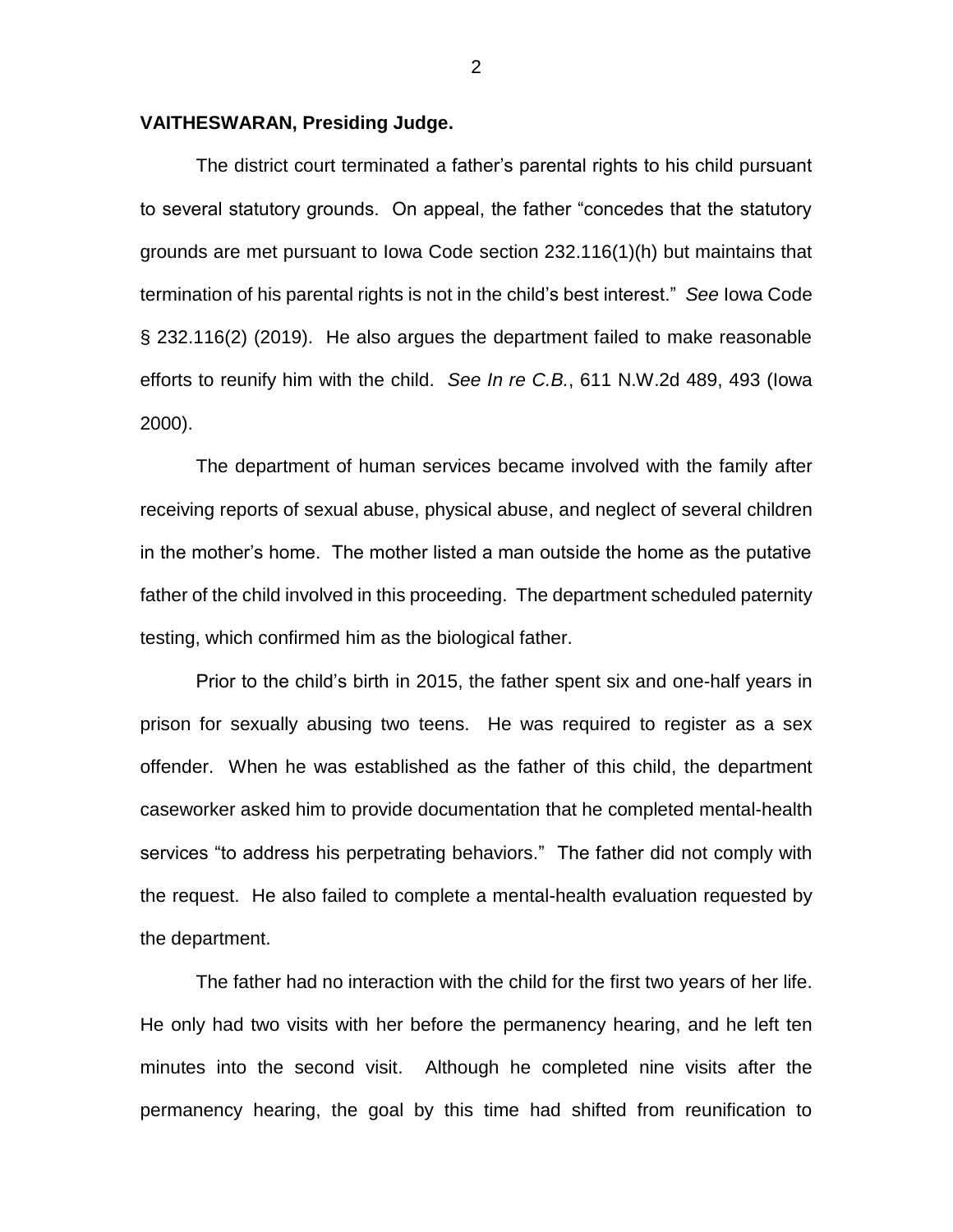termination. Because the father was a virtual stranger to his child, we conclude her best interests would not have been served by transferring her to his custody.

The father argues that the department is at fault for the minimal contacts with his daughter. He notes that he asked the agency to schedule visits at a location midway between the child's foster home in Des Moines and his home in Kalona, Iowa, but the department refused to accommodate him.

The father's request was considered by the district court, which ruled, "[U]ntil [the father] shows consistent participation in visits with [the child] the location of the visits will be at the discretion of the department and what is determined to be the best interests of the child." The order was filed approximately sixteen months before the termination hearing.

As noted, the father only belatedly attended visits on a regular basis. His late compliance, however, did not absolve the department of its reasonable efforts obligation. *See In re L.T*., 924 N.W.2d 521, 528 (Iowa 2019) ("We think the reasonable efforts obligation runs until the juvenile court has entered a final written order of termination."). Even if the father "waited [to consistently visit the child] until the goal was no longer reunification with a parent," and even if his decision to do so was based "on his own selfish reasons," as the department reported, the agency retained its reasonable-efforts obligation through the date of decision. Once the father began to exercise visits consistently, the department was required to reassess his request for a closer visitation site. The department's summary rejection of the request was not justified by his late compliance.

That said, the department continued to pursue its case permanency plan and continued to provide services, including visits in Des Moines. *See id.* ("[The

3